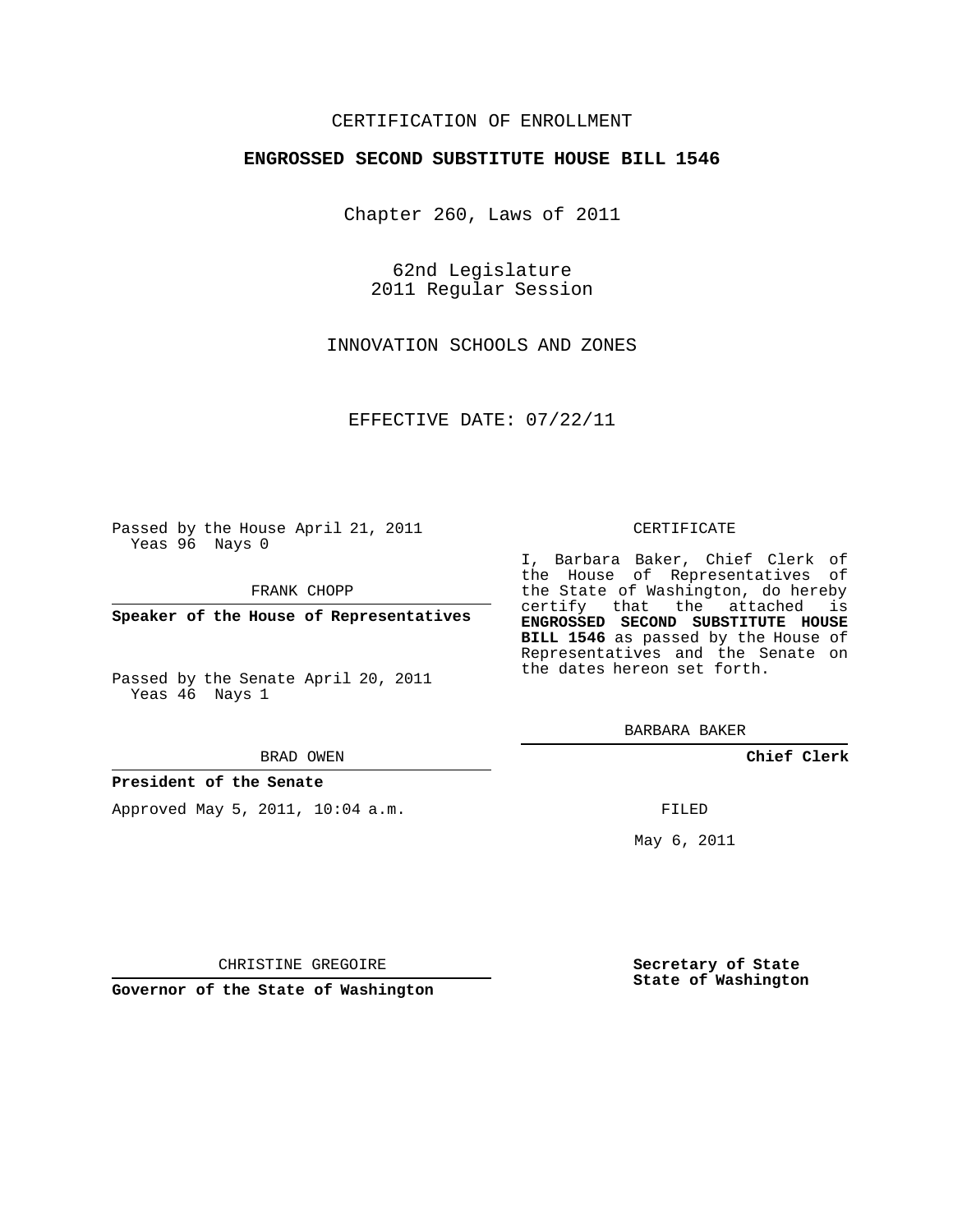# **ENGROSSED SECOND SUBSTITUTE HOUSE BILL 1546** \_\_\_\_\_\_\_\_\_\_\_\_\_\_\_\_\_\_\_\_\_\_\_\_\_\_\_\_\_\_\_\_\_\_\_\_\_\_\_\_\_\_\_\_\_

\_\_\_\_\_\_\_\_\_\_\_\_\_\_\_\_\_\_\_\_\_\_\_\_\_\_\_\_\_\_\_\_\_\_\_\_\_\_\_\_\_\_\_\_\_

## AS AMENDED BY THE SENATE

Passed Legislature - 2011 Regular Session

# **State of Washington 62nd Legislature 2011 Regular Session**

**By** House Ways & Means (originally sponsored by Representatives Hargrove, Hunt, Dammeier, Pettigrew, Liias, Smith, Anderson, Fagan, Kretz, Dahlquist, Angel, Zeiger, Jinkins, and Finn)

READ FIRST TIME 02/25/11.

 AN ACT Relating to authorizing creation of innovation schools and innovation zones focused on science, technology, engineering, and mathematics in school districts; amending RCW 28A.305.140 and 28A.655.180; adding new sections to chapter 28A.630 RCW; creating a new section; and providing an expiration date.

6 BE IT ENACTED BY THE LEGISLATURE OF THE STATE OF WASHINGTON:

7 NEW SECTION. **Sec. 1.** (1) The legislature finds that:

 (a) School district boards of directors are encouraged to support the expansion of innovative K-12 school or K-12 program models, with a priority on models focused on the arts, science, technology, engineering, and mathematics (A-STEM) that partner with business, industry, and higher education to increase A-STEM pathways that use project-based or hands-on learning for elementary, middle, and high 14 school students; and

 (b) Particularly in schools and communities that are struggling to improve student academic outcomes and close the educational opportunity gap, there is a critical need for innovative models of public education, with a priority on models that are tailored to A-STEM-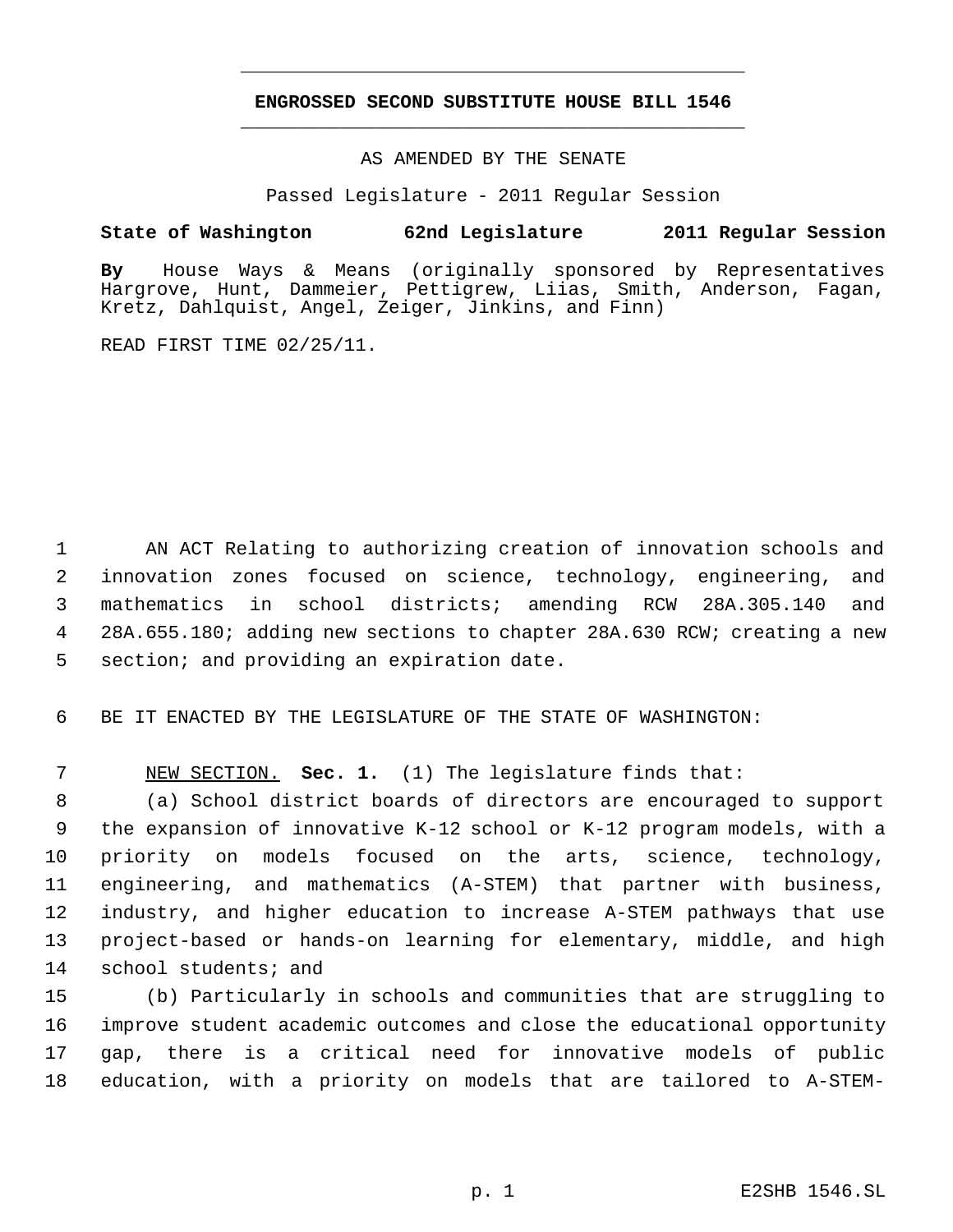related programs that implement interdisciplinary instructional delivery methods that are engaging, rigorous, and culturally relevant at each grade level.

 (2) Therefore, the legislature intends to create a framework for change that includes:

(a) Leveraging community assets;

(b) Improving staff capacity and effectiveness;

 (c) Developing family, school, business, industry, A-STEM professionals, and higher education partnerships in A-STEM education at all grade levels that can lead to industry certification or dual high school and college credit;

 (d) Implementing evidence-based practices proven to be effective in 13 reducing demographic disparities in student achievement; and

 (e) Enabling educators and parents of selected schools and school districts to restructure school operations and develop model A-STEM programs that will improve student performance and close the educational opportunity gap.

 NEW SECTION. **Sec. 2.** (1) The office of the superintendent of public instruction shall develop a process for school districts to apply to have one or more schools within the district designated as an innovation school, with a priority on schools focused on the arts, science, technology, engineering, and mathematics (A-STEM) that actively partners with the community, business, industry, and higher education, and uses project-based or hands-on learning. A group of schools that share common interests, such as geographical location, or that sequentially serve classes of students as they progress through elementary and secondary grades may be designated as an innovation zone. An innovation zone may include all schools within a school district. Consortia of multiple districts may also apply for designation as an innovation zone, to include all schools within the participating districts.

 (2) Applications requesting designation of innovation schools or innovation zones must be developed by the school district in collaboration with educators, parents, businesses, industries, and the communities of participating schools. School districts must ensure that each school has substantial opportunity to participate in the development of the innovation plan under section 4 of this act.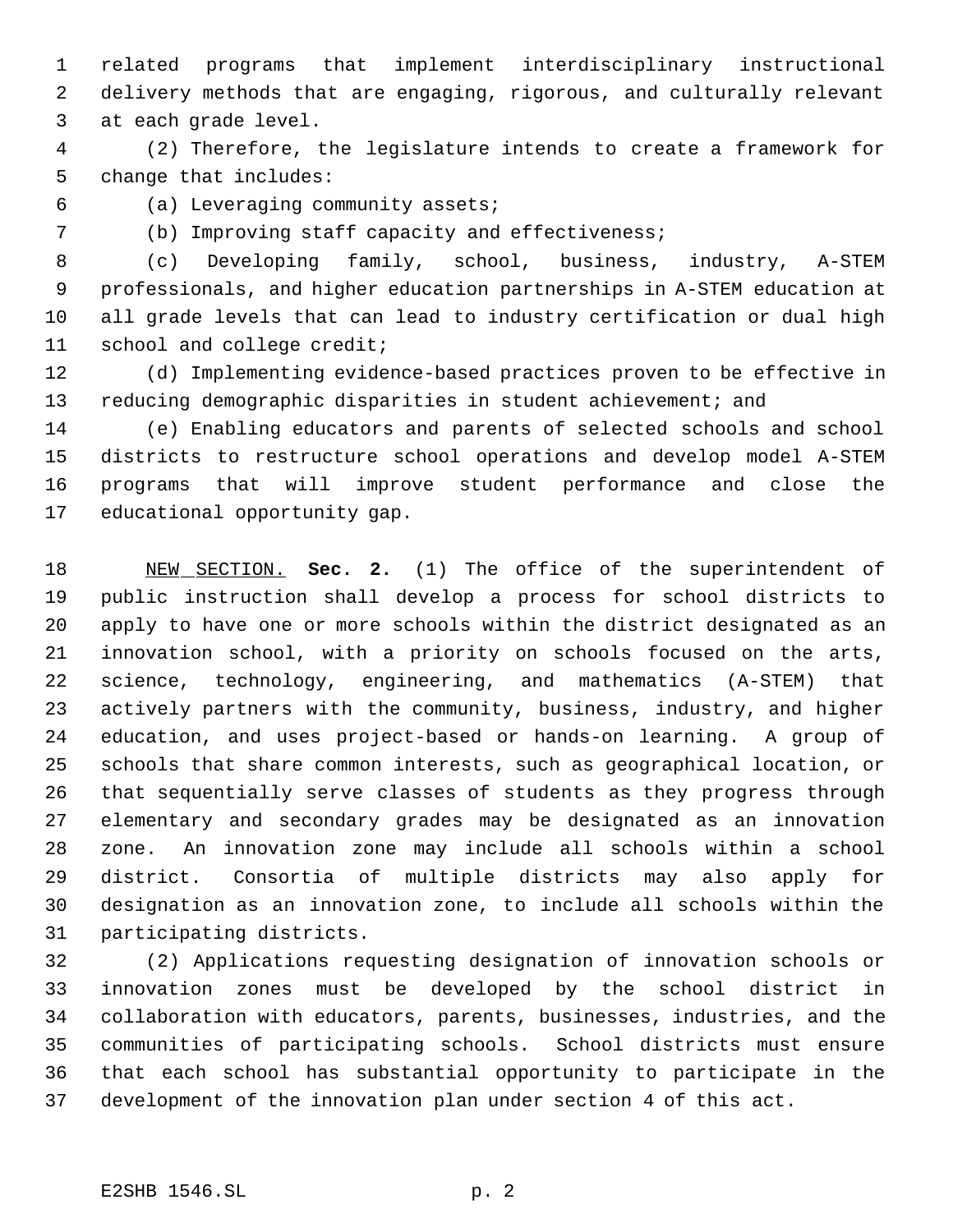(3) The office of the superintendent of public instruction shall develop common criteria for reviewing applications and for evaluating the need for waivers of state statutes and administrative rules as provided under section 5 of this act.

 NEW SECTION. **Sec. 3.** (1) Applications to designate innovation schools and innovation zones must be submitted by school district boards of directors to their respective educational service districts by January 6, 2012, to be implemented beginning in the 2012-13 school year. Innovation plans must be able to be implemented without supplemental state funds.

 (2) Each educational service district boards of directors shall review applications from within the district using the common criteria developed by the office of the superintendent of public instruction. Each educational service district shall recommend approval by the office of the superintendent of public instruction of no more than three applications from within each educational service district, no fewer than two of which must be focused on A-STEM-related innovations and no more than one of which may focus on other innovations. However, any educational service district with over three hundred fifty thousand full-time equivalent students may recommend approval of no more than ten applications from within the educational service district, no fewer than half of which must be focused on A-STEM-related innovations and no more than half of which may focus on other innovations. At least one of the recommended applications in each educational service district must propose an innovation zone, as long as the application meets the review criteria.

 (3) The office of the superintendent of public instruction shall approve the innovation plans of the applicants recommended by the educational service districts. School districts that have applied shall be notified by March 1, 2012, whether they were selected.

 (4) Designation of innovation schools and innovation zones under this section shall be for a six-year period, beginning in the 2012-13 school year, unless the designation is revoked in accordance with section 7 of this act.

 NEW SECTION. **Sec. 4.** (1) Each application for designation of an innovation school or innovation zone must include a proposed plan that: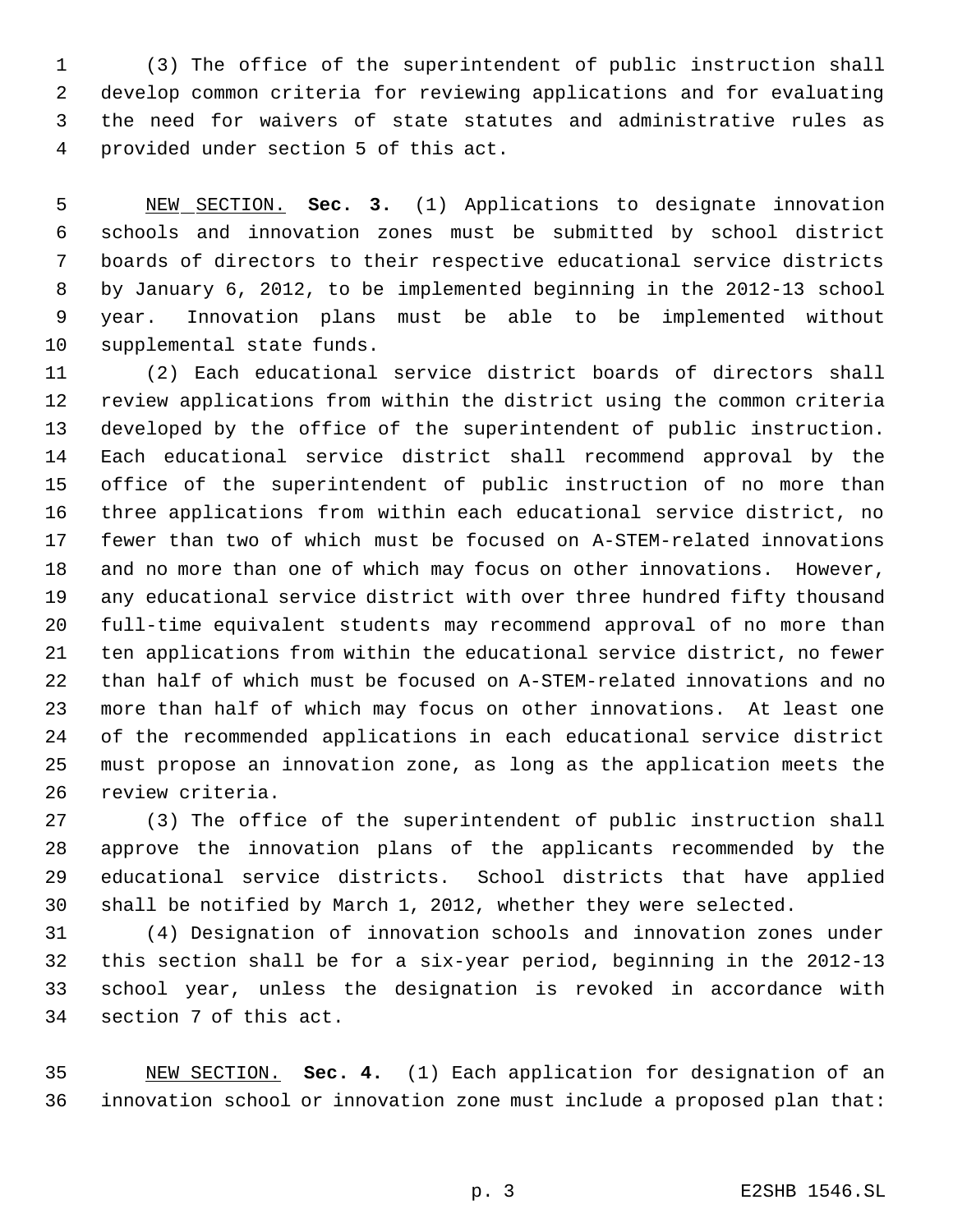(a) Defines the scope of the innovation school or innovation zone and describes why designation would enhance the ability of the school or schools to improve student achievement and close the educational opportunity gap including by implementing a program focused on the arts, science, technology, engineering, and mathematics themes that partner with the community, business, industry, and higher education and use project-based or hands-on learning;

 (b) Enumerates specific, research-based activities and innovations to be carried out under the designation;

 (c) Justifies each request for waiver of state statutes or administrative rules as provided under section 5 of this act;

 (d) Justifies any requests for waiver of state statutes or administrative rules that are in addition to the waivers authorized under section 5 of this act that are necessary to carry out the proposed innovations;

 (e) Identifies the improvements in student achievement and the educational opportunity gap that are expected to be accomplished 18 through the innovations;

 (f) Includes budget plans and anticipated sources of funding, including private grants and contributions, if any;

 (g) Identifies the technical resources desired, the potential costs of those resources, and the institutions of higher education, educational service districts, businesses, industries, or consultants 24 available to provide such services;

 (h) Identifies the multiple measures for evaluation and accountability to be used to measure improvement in student achievement, closure in the educational opportunity gap, and the overall performance of the innovation school or innovation zone, including but not limited to assessment scores, graduation rates, and dropout rates;

 (i) Includes a written statement that school directors and administrators are willing to exempt the designated school or schools from specifically identified local rules, as needed;

 (j) Includes a written statement that school directors and local bargaining agents will modify those portions of their local agreements as applicable for the designated school or schools;

 (k) Includes written statements of support from the district's board of directors, the superintendent, the principal and staff of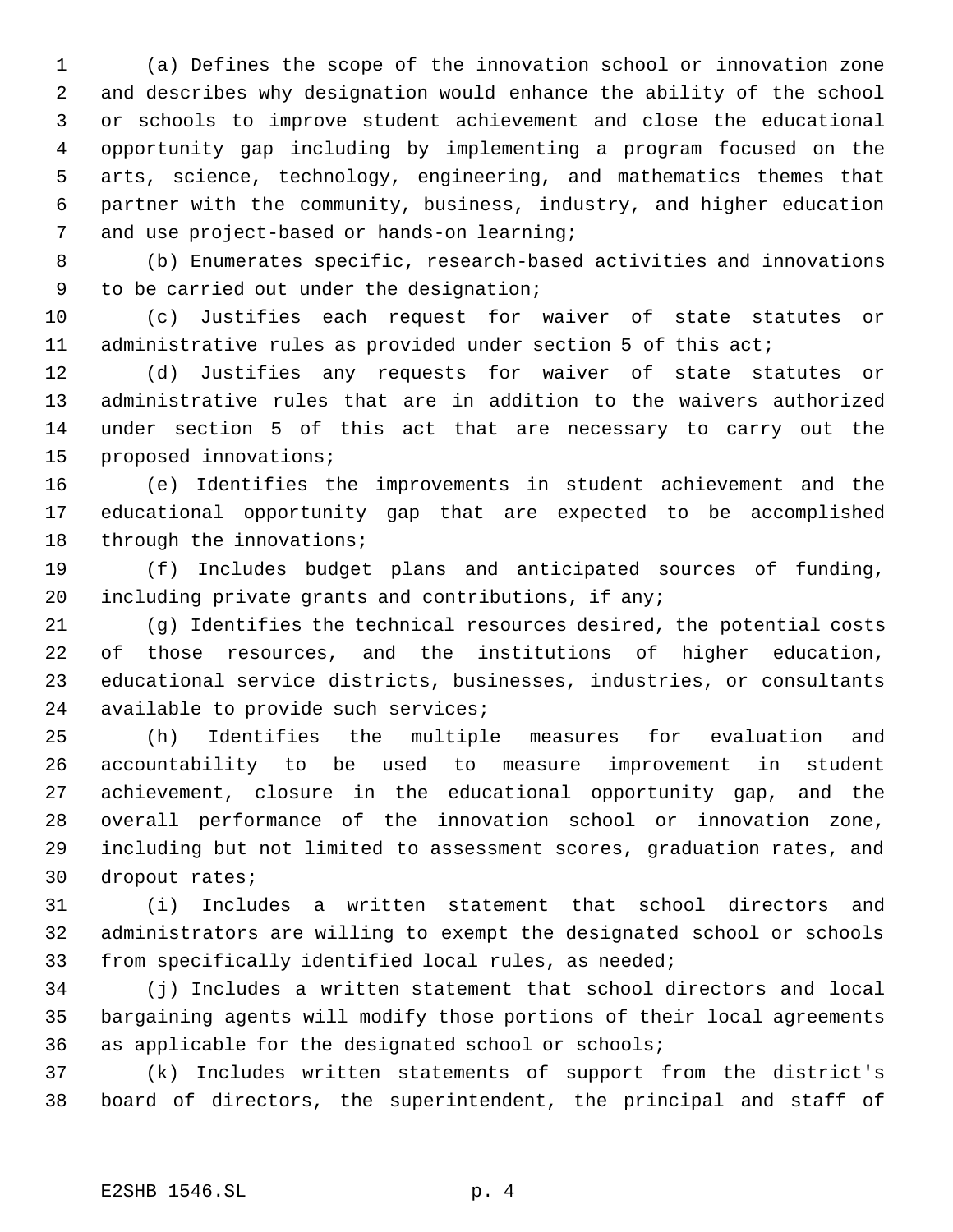schools seeking designation, each local employee association affected by the proposal, the local parent organization, and statements of support, willingness to participate, or concerns from any interested parent, business, institution of higher education, or community organization; and

 (l) Commits all parties to work cooperatively during the term of the pilot project.

 (2) A plan to designate an innovation school or innovation zone must be approved by a majority of the staff assigned to the school or schools participating in the plan.

 NEW SECTION. **Sec. 5.** (1)(a) The superintendent of public instruction and the state board of education, each within the scope of their statutory authority, may grant waivers of state statutes and administrative rules for designated innovation schools and innovation zones as follows:

(i) Waivers may be granted under RCW 28A.655.180 and 28A.305.140;

 (ii) Waivers may be granted to permit the commingling of funds appropriated by the legislature on a categorical basis for such programs as, but not limited to, highly capable students, transitional 20 bilingual instruction, and learning assistance; and

 (iii) Waivers may be granted of other administrative rules that in the opinion of the superintendent of public instruction or the state board of education are necessary to be waived to implement an innovation school or innovation zone.

 (b) State administrative rules dealing with public health, safety, and civil rights, including accessibility for individuals with disabilities, may not be waived.

 (2) At the request of a school district, the superintendent of public instruction may petition the United States department of education or other federal agencies to waive federal regulations necessary to implement an innovation school or innovation zone.

 (3) The state board of education may grant waivers for innovation schools or innovation zones of administrative rules pertaining to calculation of course credits for high school courses.

 (4) Waivers may be granted under this section for a period not to exceed the duration of the designation of the innovation school or innovation zone.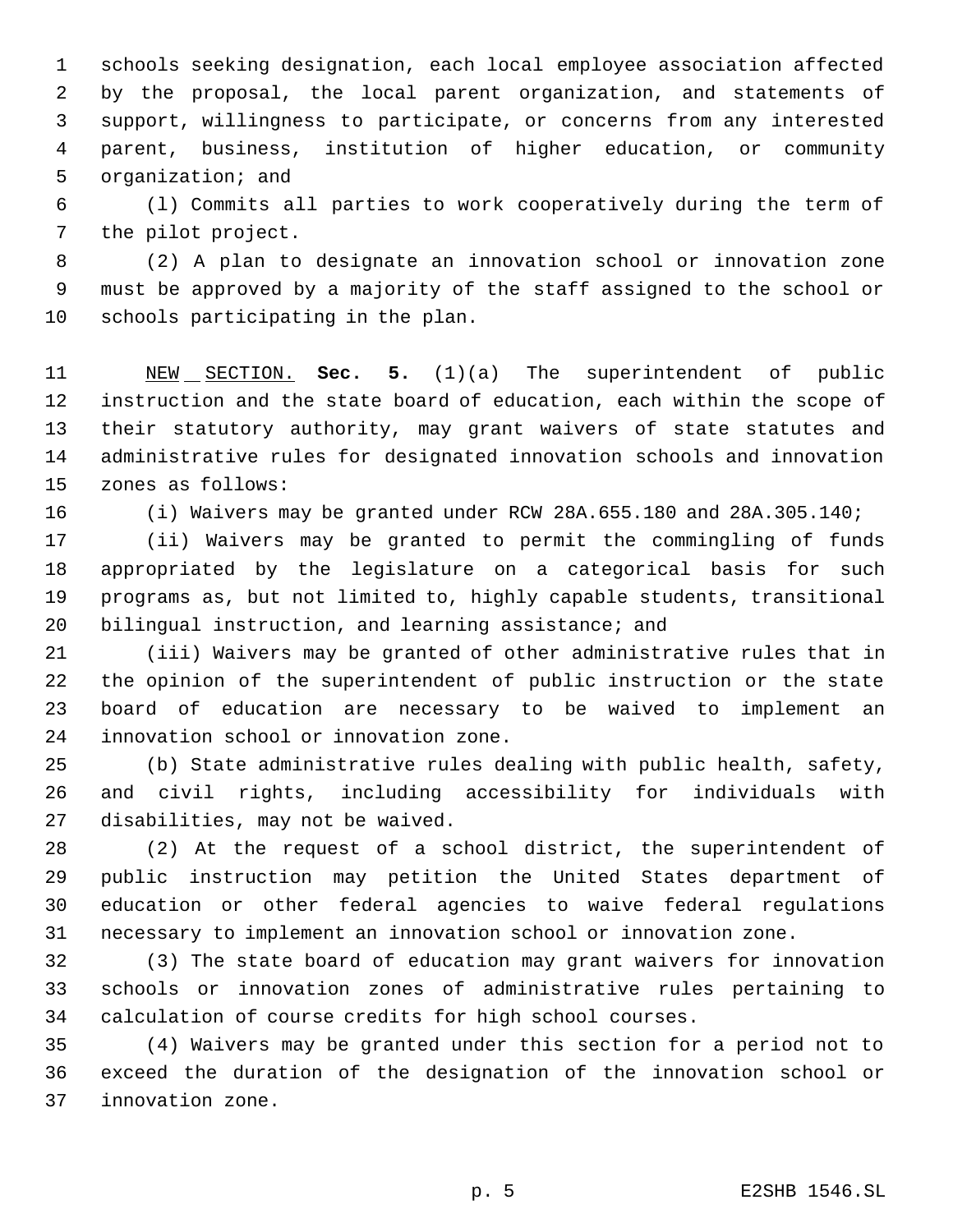(5) The superintendent of public instruction and the state board of education shall provide an expedited review of requests for waivers for designated innovation schools and innovation zones. Requests may be denied if the superintendent of public instruction or the state board of education conclude that the waiver:

 (a) Is likely to result in a decrease in academic achievement in the innovation school or innovation zone;

 (b) Would jeopardize the receipt of state or federal funds that a school district would otherwise be eligible to receive, unless the school district submits a written authorization for the waiver acknowledging that receipt of these funds could be jeopardized; or

 (c) Would violate state or federal laws or rules that are not authorized to be waived.

 NEW SECTION. **Sec. 6.** (1) The office of the superintendent of public instruction shall report to the education committees of the legislature on the progress of the designated innovation schools and innovation zones by January 15, 2013, and January 15th of each odd- numbered year thereafter. The report must include recommendations for waiver of state laws and administrative rules in addition to the waivers authorized under section 5 of this act, as identified in innovation plans submitted by school districts.

 (2) Each innovation school and innovation zone must submit an annual report to the office of the superintendent of public instruction on their progress.

 (3) The office of the superintendent of public instruction, through the center for the improvement of student learning, must collect and disseminate to all school districts and other interested parties information about the innovation schools and innovation zones.

 NEW SECTION. **Sec. 7.** After reviewing the annual reports of each innovation school and zone, if the office of the superintendent of public instruction determines that the school or zone is not increasing progress over time as determined by the multiple measures for evaluation and accountability provided in the school or zone plan in accordance with section 4 of this act then the superintendent shall revoke the designation.